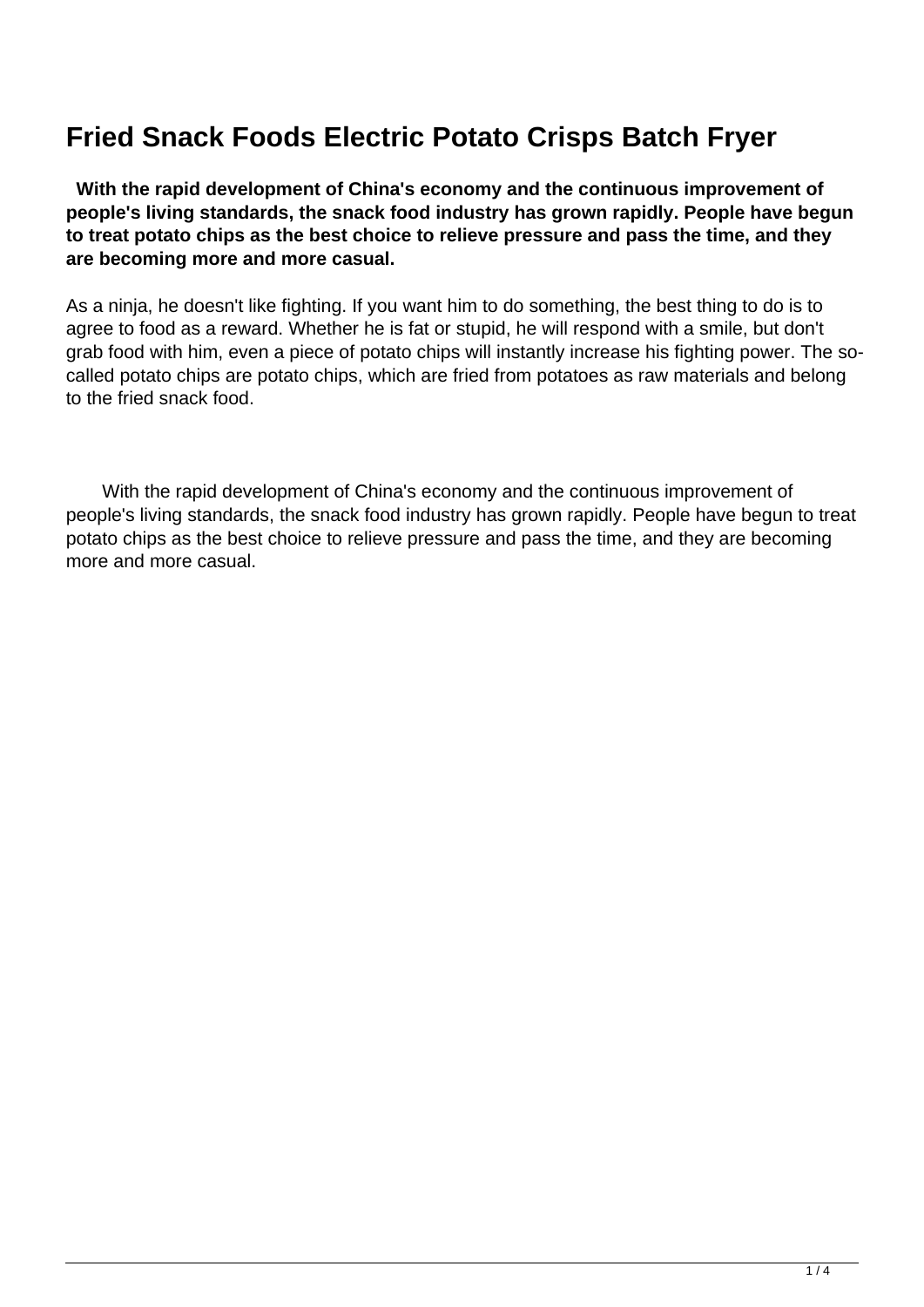

 For fried snack foods, frying processing Continuous Frying Machine equipment plays a key role in the production process. Frying equipment is divided into vacuum fryer and atmospheric fryer according to different pressures. Vacuum frying machine is more widely used than normal pressure frying machine, and has been used in dried fruits, meat products, fruit and vegetable chips and other foods. In addition to these two types of frying machines, vacuum hybrid frying machines are favored both inside and outside the industry due to their high efficiency and good efficacy. The vacuum fryer is a multi-functional, smoke-free, mixed-type advanced frying Continuous Frying Machine equipment. For manufacturers, it solves the problems of traditional frying machine residues, frying acidification, carbonization, and deterioration. problem.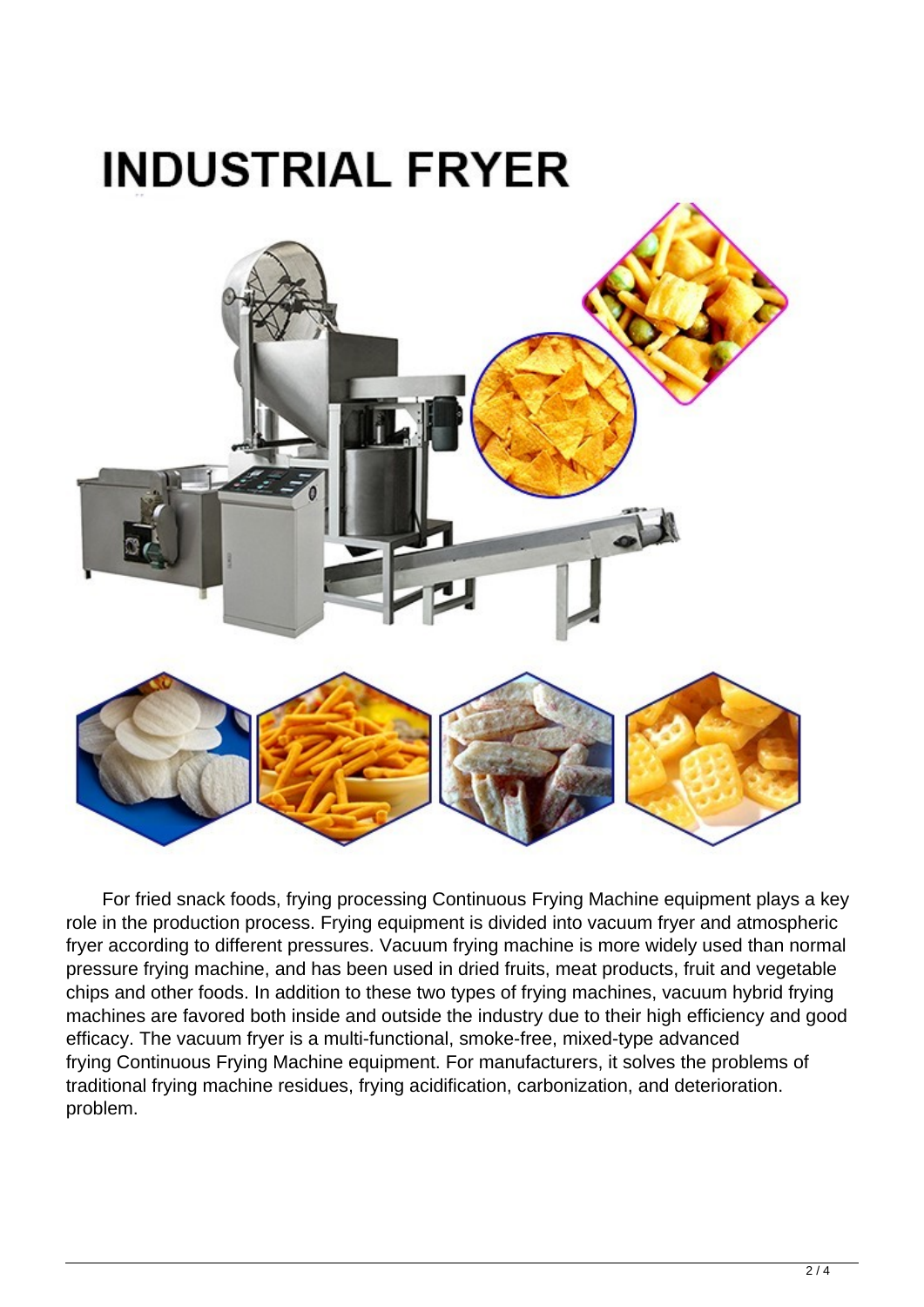

 In recent years, under the vigorous promotion of green environmental protection, the food industry has also begun to adopt a healthy and environmentally friendly style. The vacuum hybrid fryer is in the ranks of energy saving and environmental protection. Its oil-water mixing technology solves a large number of problems caused by overheating and drying of the fryer. It saves more than half of the oil than the traditional fryer, to a certain extent. Extend the frying cycle, reduce raw material waste and environmental pollution.